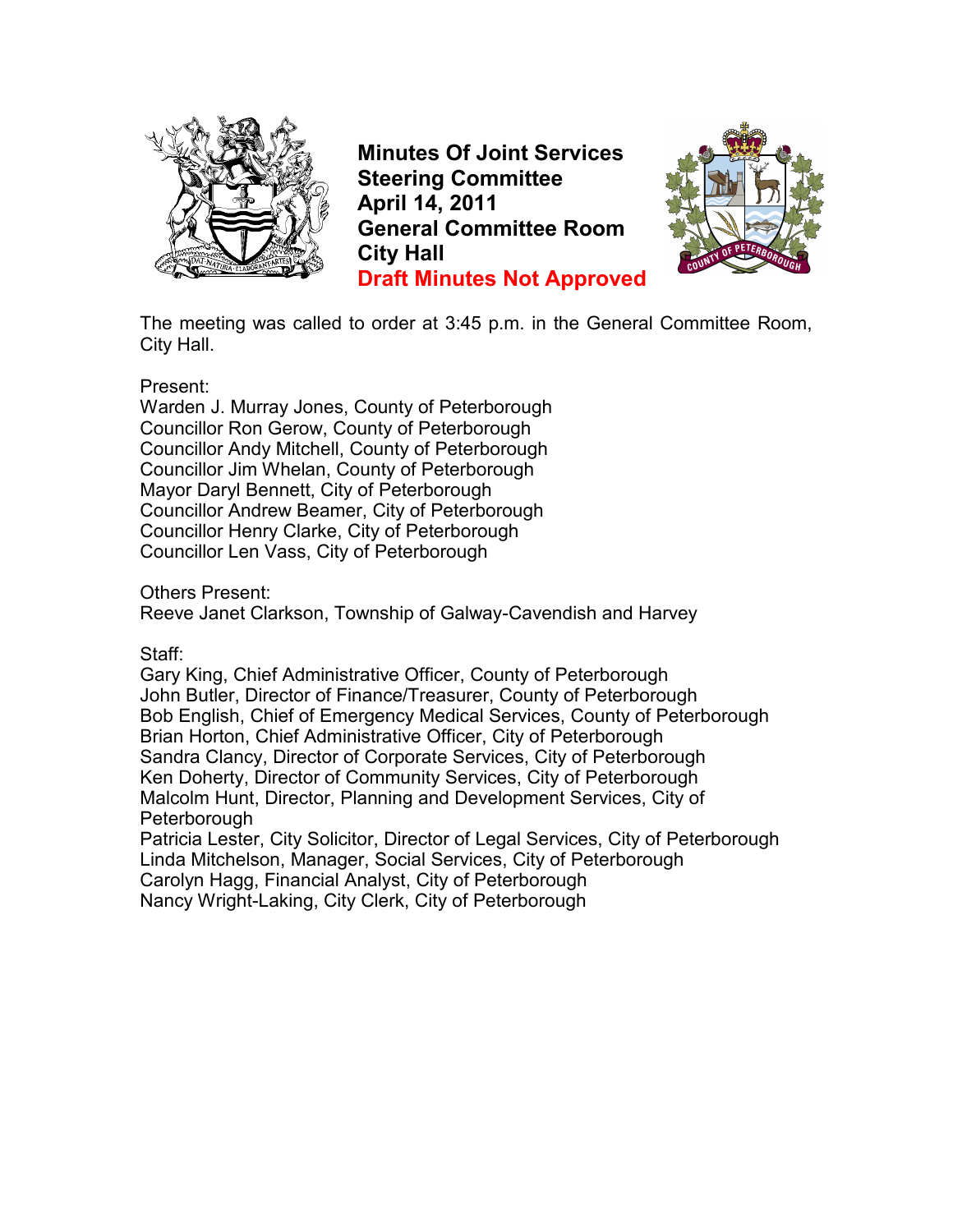Moved by Warden Jones, seconded by Mayor Bennett

**That Committee move into closed session to discuss one item under the Municipal Act 2001, Section 239(2)(d) Labour Relations Or Employee Negotiations.** 

"CARRIED"

Moved by Councillor Mitchell, seconded by Councillor Vass

#### **That Committee move out of Closed Session.**

"CARRIED"

### **Minutes of the Meeting of February 10, 2011**

Moved by Councillor Vass, seconded by Warden Jones

#### **That the minutes of the meeting of February 10, 2011, be approved.**

"CARRIED"

#### **Disclosure of Interest**

There were no disclosures of interest.

#### **Minutes for Information**

Moved by Councillor Clarke, seconded by Councillor Whelan

#### **That the AHAC (Affordable Housing Action Committee) minutes of January 11, 2011 and February 11, 2011 be received for information.**

"CARRIED"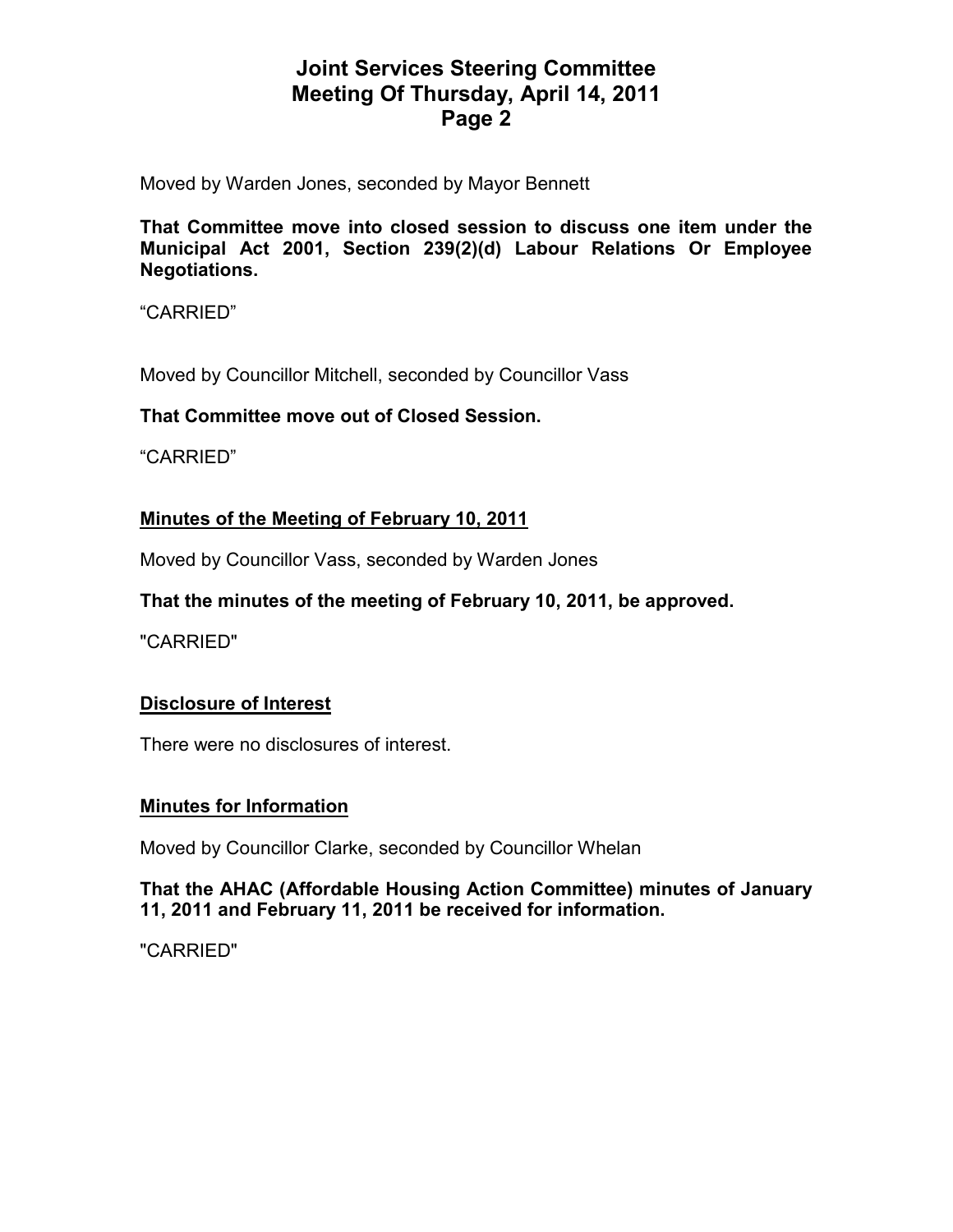#### **Report CSSSJSSC11-002 Peterborough Employment Resource Centre (PERC) Contract Renewal Ken Doherty, Director of Community Services, City of Peterborough**

Moved by Councillor Vass, seconded by Councillor Beamer

**That the Joint Services Steering Committee endorse the recommendation outlined in Report CSSSJSSC11-002 dated April 14, 2011, of the Director of Community Services, as follows:** 

**That the PERC Contract Renewal Report be received for information.** 

"CARRIED"

#### **Report CSSSJSSC11-003 Funeral Services Report Ken Doherty, Director of Community Services, City of Peterborough**

Moved by Councillor Vass, seconded by Councillor Whelan

**That the Committee endorse the recommendation outlined in Report CSSSJSSC11-003 dated April 14, 2011, of the Director of Community Services as follows:** 

**That the Funeral Services report be received, and that staff be directed to provide additional information.** 

"CARRIED"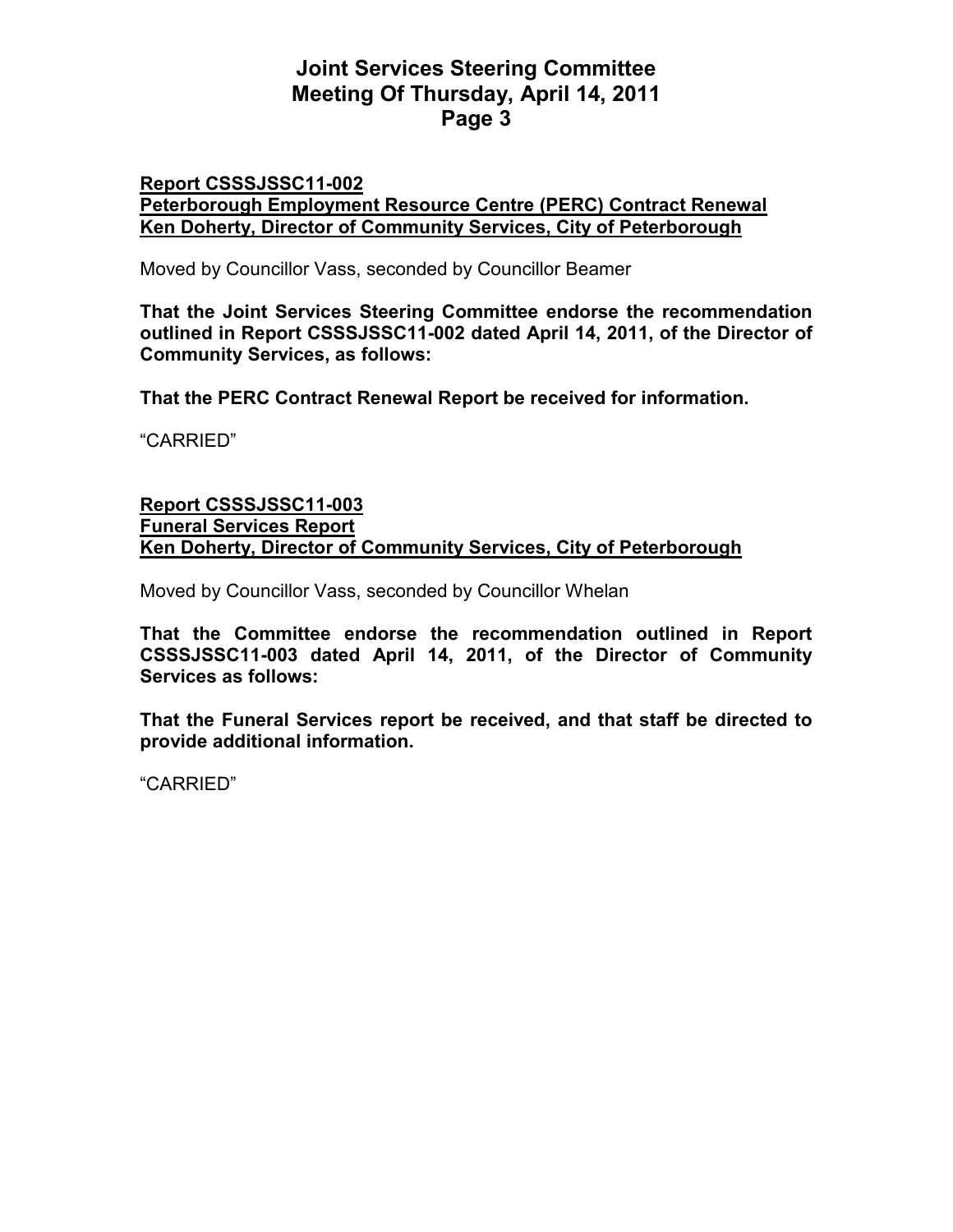#### **Report CSSSJSSC11-004 Ontario Works Administration Funding Ken Doherty, Director of Community Services, City of Peterborough**

Moved by Mayor Bennett, seconded by Councillor Vass

**That this matter be referred back for review in the current City of Peterborough 2012 budget discussions and that a further report be provided to the Joint Services Steering Committee in June 2011.** 

"CARRIED"

**Verbal Update GPAEDC Gary King, Chief Administrative Officer, County of Peterborough and Brian Horton, Chief Administrative Officer, City of Peterborough**

Moved by Warden Jones, seconded by Councillor Clarke

**That the update provided by Gary King, Chief Administrative Officer, County of Peterborough and Brian Horton, Chief Administrative Officer, City of Peterborough regarding the new Chief Administrative Officer of the Greater Peterborough Area Economic Development Corporation, be received for information.** 

"CARRIED"

#### **Other Business**

Warden Jones indicated that he would like the Joint Services Steering Committee to increase its mandate to deal with more joint issues and that the Committee be able to delve more thoroughly into these issues at Committee.

Moved by Mayor Bennett, seconded by Warden Jones

**That the Chief Administrative Officers of both the City and the County, the Mayor and the Warden meet, and provide a report at the June Joint Services Steering Committee meeting, with some recommendations on revising the JSSC Agreement.** 

"CARRIED"